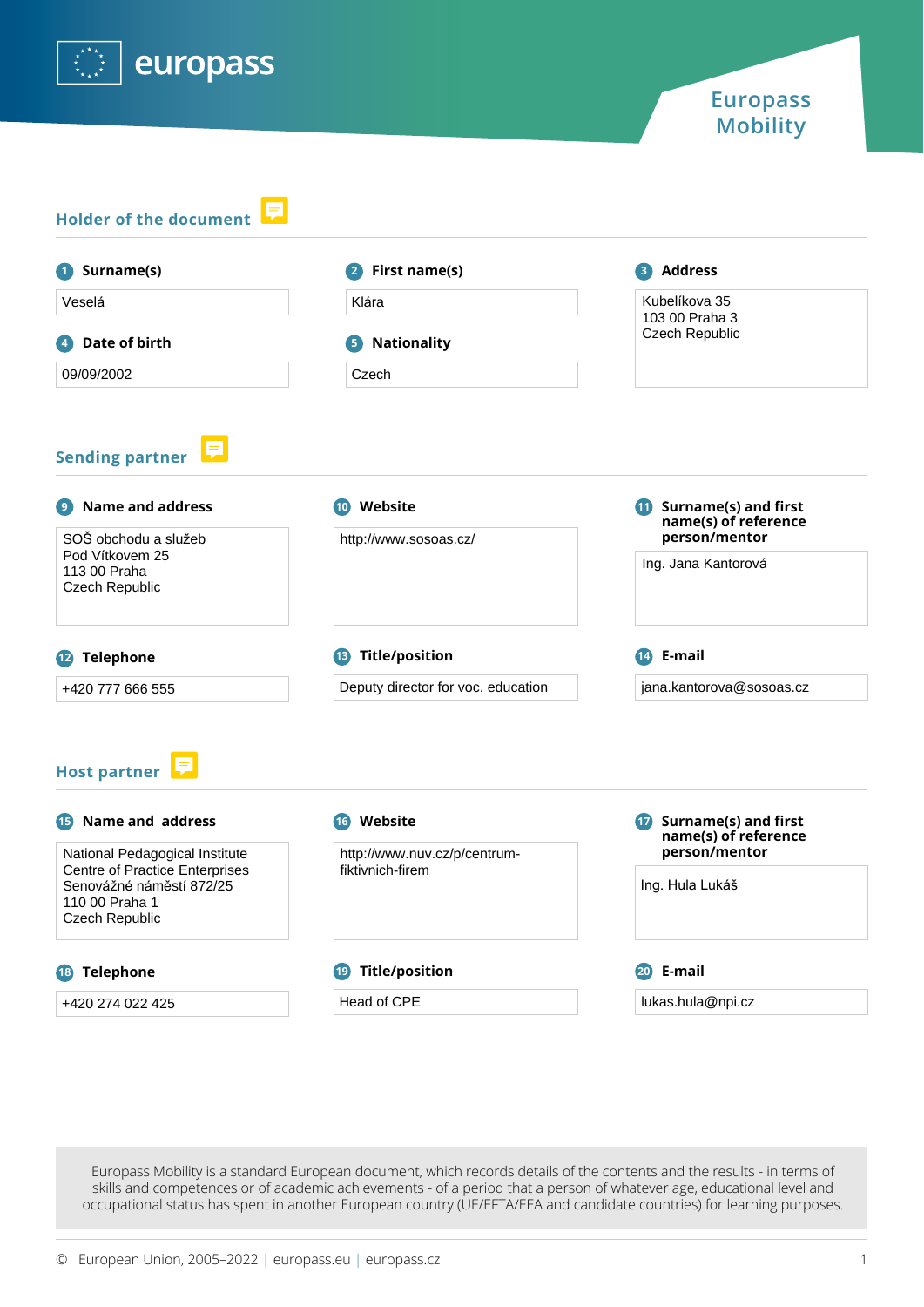



## **Description of the mobility experience**

| Objective of the mobility experience<br>Development of entrepreneurial spirit in pupils and students<br>of secondary schools and higher vocational schools, work in<br>a practice enterprise and participation in the International<br>Fair of Student Companies. |                                              |    | Education or training initiative in the course of<br>(22)<br>which the mobility experience was completed<br>practice enterprises within CPE network |  |
|-------------------------------------------------------------------------------------------------------------------------------------------------------------------------------------------------------------------------------------------------------------------|----------------------------------------------|----|-----------------------------------------------------------------------------------------------------------------------------------------------------|--|
|                                                                                                                                                                                                                                                                   |                                              |    |                                                                                                                                                     |  |
|                                                                                                                                                                                                                                                                   |                                              |    | school project - practice enterprise Trefa, s.r.o.                                                                                                  |  |
|                                                                                                                                                                                                                                                                   | Duration of the europass mobility experience |    |                                                                                                                                                     |  |
| From                                                                                                                                                                                                                                                              | 01/02/2022                                   | Τo | 25/03/2022                                                                                                                                          |  |

E

# **Skills acquired during the mobility experience**

| <b>Activities/tasks carried out</b><br>(26)                                                                                                                                                                                                                                                                                                     | Job-related skills                                                                                                                                                                                                                                                                       |
|-------------------------------------------------------------------------------------------------------------------------------------------------------------------------------------------------------------------------------------------------------------------------------------------------------------------------------------------------|------------------------------------------------------------------------------------------------------------------------------------------------------------------------------------------------------------------------------------------------------------------------------------------|
| Director of the practice enterprise - coordinating practice<br>enterprise activities, leading the team, assigning and checking<br>work, working with the teacher, representing the company,<br>B2B, preparing the business plan, preparing the contents of<br>the company catalogue, conducting meetings, online meetings<br>and presentations. | Calculation of products and services.<br>Use of marketing tools to present the establishment, to offer<br>services and products.<br>Knowledge of merchandise, be knowledgeable in<br>competitors' products/services and in the company's<br>assortment, issuance of financial documents. |
| Language skills<br>(28)                                                                                                                                                                                                                                                                                                                         | <b>Computer skills</b>                                                                                                                                                                                                                                                                   |
| Presentation of the practice enterprise at a stand,<br>explanation of information in the company's catalogue, both<br>in Czech and English.                                                                                                                                                                                                     | Presentations in PPT, use of MS Office, use of platforms for<br>online communication, social media marketing, participation<br>in the design of the catalogue and of the advertising spot of<br>the practice enterprise.                                                                 |